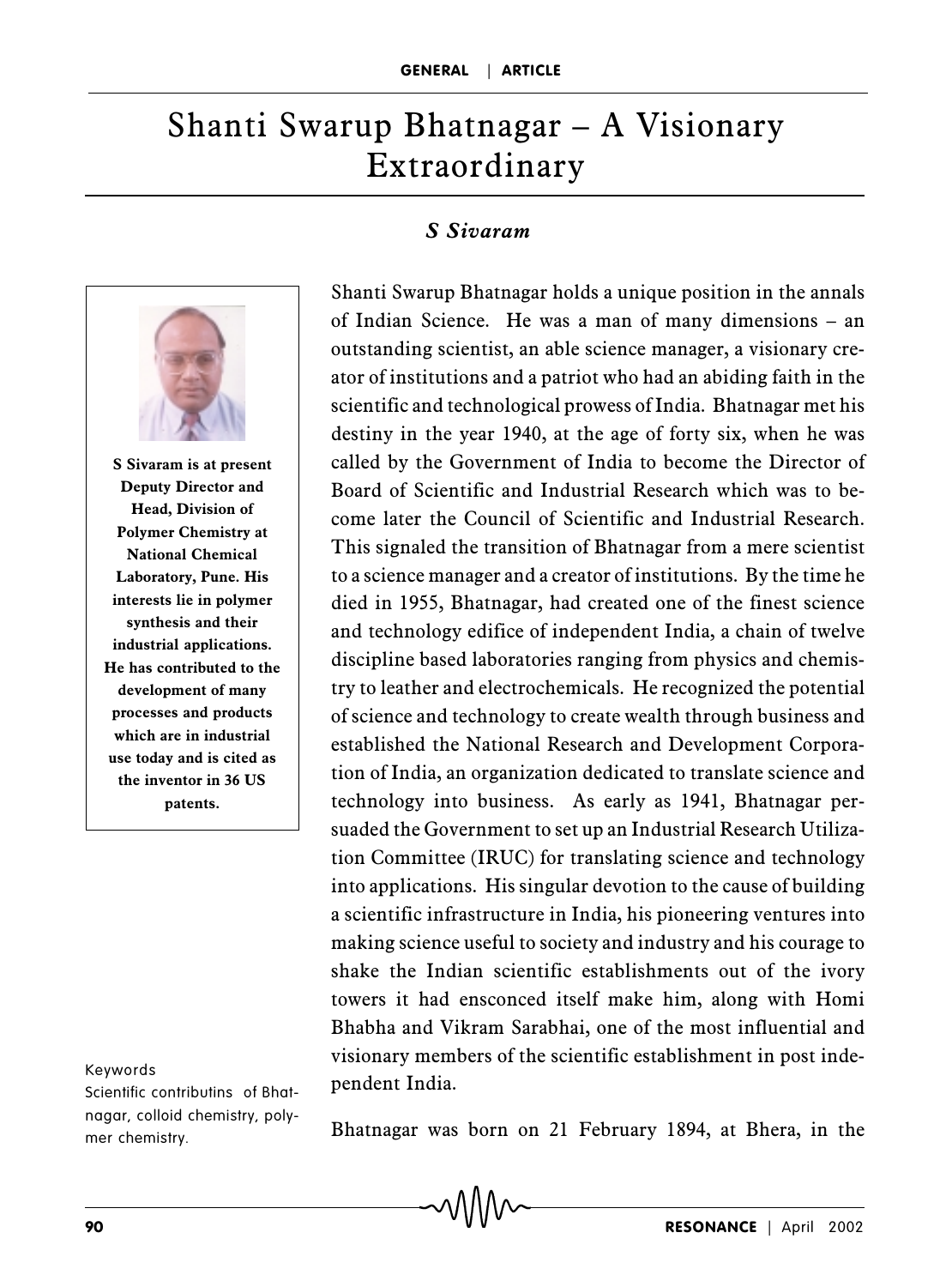district of Shahpur in Punjab. He was the second of three children. His father, Parameshwari Sahai Bhatnagar gained distinction as a teacher of history and English. His father was a puritan and joined the Brahmosamaj. Shanti Swarup Bhatnagar was only eight months old when his father died leaving the family in dire poverty. Shanti Swarup was brought up by his maternal grandfather who was an engineer by profession and one of the first graduates of the Roorkee College. Shanti Swarup developed his interest in applied sciences growing up with his grand father. Shanti Swarup studied till 1907 at the A V High School, Sikandarabad. He was later persuaded by a family friend to move to Lahore to attend the Dayal Singh High School. In school he excelled in both science and Urdu grammar and poetry. In 1911, at the age of 17, he published his first paper in Leader of Allahabad on a method of making substitute carbon electrodes for a battery by heating molasses and carbonaceous matter under pressure.

Shanti Swarup joined the Forman Christian College, Lahore in 1913 for his BSc degree, which he completed in 1916 with honors in physics. He completed his MSc degree in chemistry in 1919. Presumably the system of education in those days provided the flexibility for a physics graduate to do MSc in chemistry, a feat that would not be easy today! Shanti Swarup wrote a thesis on 'effect of adsorbed gases on the surface tension of water'. Armed with a scholarship from Dayal Singh College Trust, Shanti Swarup left for America via England in 1919. However, the breaking of the First World War prevented him from going to America. So he decided to stay back in England. He joined the University College, London, under the mentorship of F G Donnan, a distinguished physical chemist known for his contributions to the area of surface and interface science. He was awarded a DSc degree in 1921 for his thesis 'solubility of biand trivalent salt of higher fatty acids in oils and their effects on the surface tension of oils'. While at London, his contemporaries were, J C Ghosh, later Sir J C Ghosh, member, planning commission, J N Mukherjee, later Director, Indian Agricultural His singular devotion to the cause of building a scientific infrastructure in India, his pioneering ventures into making science useful to society and industry and his courage to shake the Indian scientific establishments out of the ivory towers it had ensconced itself make him one of the most influential and visionary members of the scientific establishment in post independent India.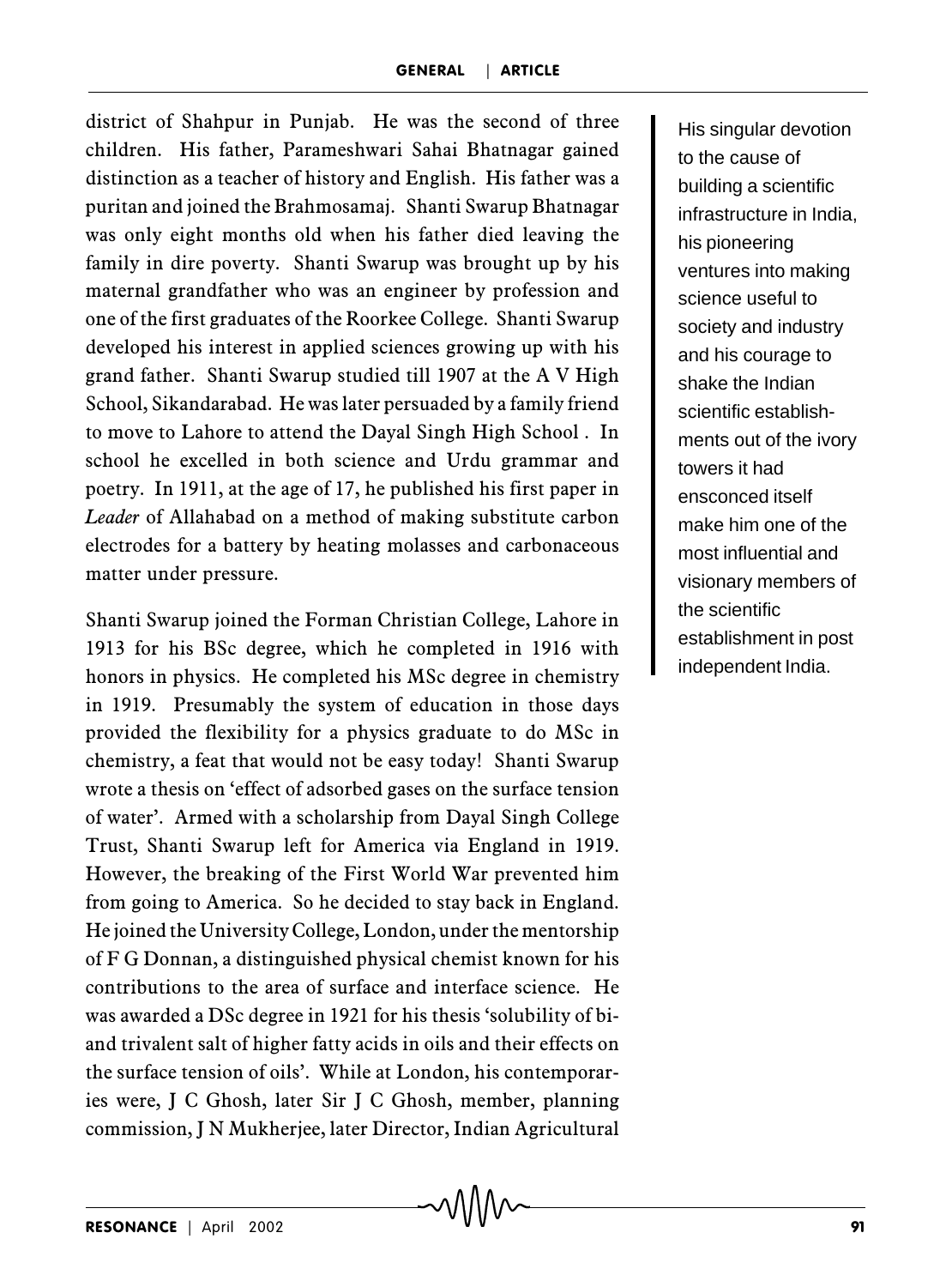Bhatnagar combined pioneering basic research with purposeful applied research, proving that they are but two sides of the same coin and cannot be mutually exclusive. He created wealth out of knowledge by recognizing the value of intellectual property, long before this term became a part of the lexicon of the scientific community in India.

Research Institute and M N Saha, later Palit Professor of Physics, Calcutta University.

On his return to India in 1921 he was appointed Professor of chemistry at the just established Benaras Hindu University. In 1924 he moved to Punjab University, Lahore as Director of the University Chemical Laboratories where he stayed on till 1940. He published over 100 papers, during this period, probably one of the most productive phase of his career.

Apart from his many original scientific contributions to colloid and magneto-chemistry, he did considerable work in industrial and practical chemistry. One of his major achievements of this period was the work he performed for Messrs Steel Brothers and Co., London. In the process of drilling for oil, the Attock Oil Company at Rawalpindi was using a drilling mud, which solidified upon contact with saline water. Shanti Swarup Bhatnagar solved the problem by the addition of an Indian gum, which had the remarkable property of lowering the viscosity of the mud suspension and at the same time increasing its stability against flocculation action of electrolytes. The company was so pleased that they offered Bhatnagar a sum of one hundred and fifty thousand rupees  $-$  a princely sum for  $R&D$  in 1925! Bhatnagar insisted that the money should be paid to the University. The proceeds from the donation were used to set up a Department of Petroleum Research at Punjab University. During the next ten years, Bhatnagar and his students carried out pioneering researches on deodorization of waxes, increasing the flame height of kerosene, lubrication, corrosion prevention, etc. Several patents were granted and licensed. Bhatnagar offered 50% of the income from licensing to the University with a proviso that they should be used solely for scientific research. Bhatnagar combined pioneering basic research with purposeful applied research, proving that they are but two sides of the same coin and cannot be mutually exclusive. He created wealth out of knowledge by recognizing the value of intellectual property, long before this term became a part of the lexicon of the scientific community in India.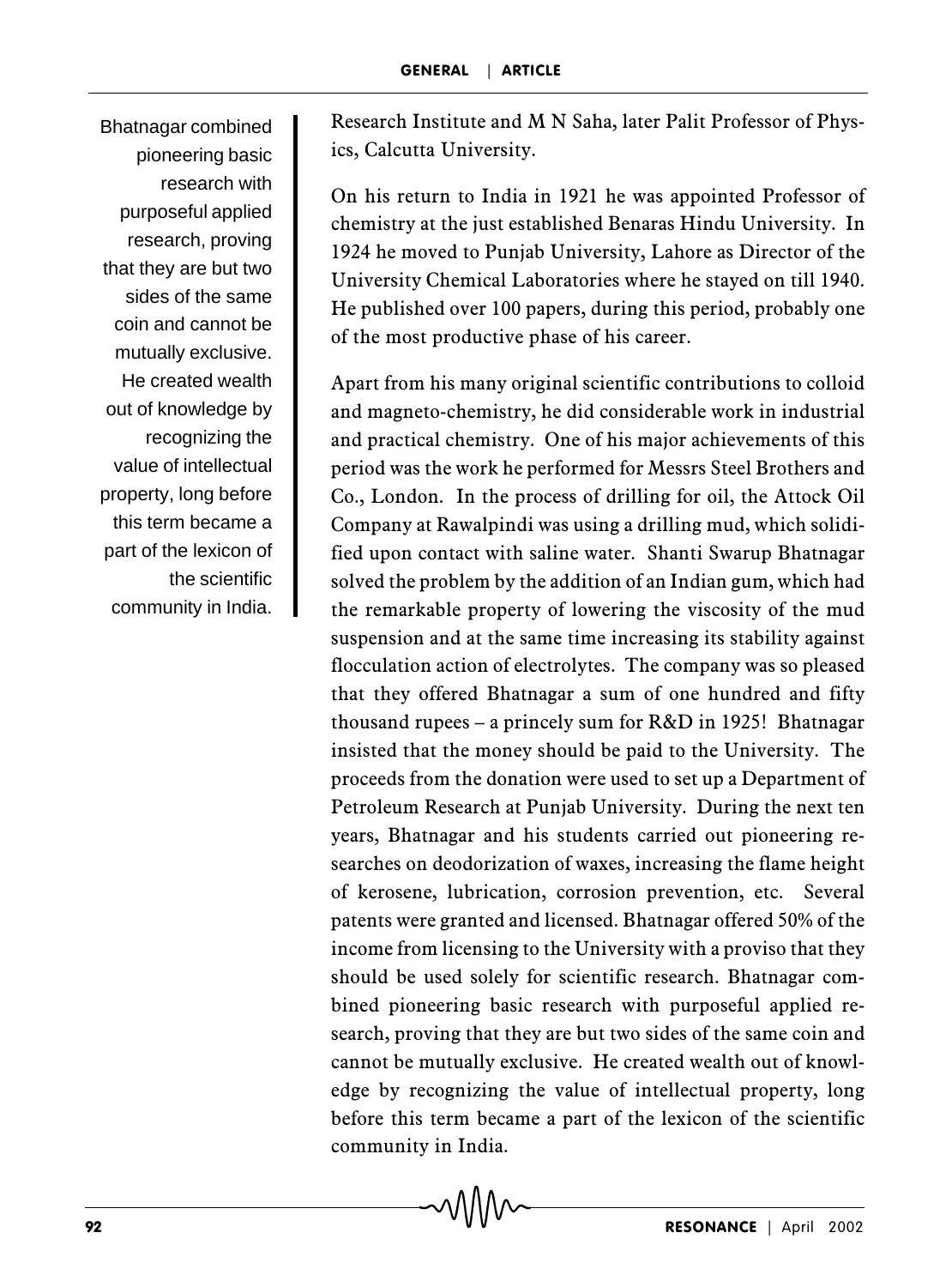Bhatnagar, nevertheless, refused to accept any financial reward for himself. He believed that scientific work loses its altruistic character, if the worker begins to secure financial benefit for himself. He felt that the public begins to doubt the credibility of a scientist if he only works hard to make himself rich. Noble thoughts indeed and a far cry from the late twentieth century scientific endeavors, where creation of personal wealth through science and scientific entrepreneurship has come to stay as being perfectly moral and, even, desirable.

Right honourable Sir Tej Bahadur Sapru, in his convocation address to Punjab University in 1936 remarked 'I feel that your University is lucky in possessing a professor who out of a singular sense of patriotism and self denial, contributed a considerable part of his gift to the university, who was alive to his duty to the country and was not afraid of being accused of doing something practical for the good of the country'. M N Saha wrote to Bhatnagar 'please accept my heartiest congratulations on your noble gift to the Punjab University. You have thereby raised the status of the university teachers in the estimation of the public. India does not lack men earning in millions, but if a few of these millionaires were guided by the fine example set by a comparatively poor teacher like yourself, I think her scientific and moral progress would have been rapid'.

Two areas where Bhatnagar contributed extensively were magneto-chemistry and physical chemistry of emulsions. Early in his career Bhatnagar realized that the application of magnetism to chemistry had great possibilities. He used magnetic susceptibility measurements to study the properties of organic compounds, solutions, films and colloids. At the beginning of his study Bhatnagar realized the lack of suitable equipment for the study of small changes in magnetic susceptibilities. He and his student K N Mathur (who later went on to become Director, Central Scientific Instruments Organization, Chandigarh) designed an equipment (called Bhatnagar–Mathur light interference balance), patented it and licensed the patent to Adam Hilger and Company, London for production (Philos. Mag., Vol. Early in his career Bhatnagar realized that the application of magnetism to chemistry had great possibilities. He used magnetic susceptibility measurements to study the properties of organic compounds, solutions, films and colloids.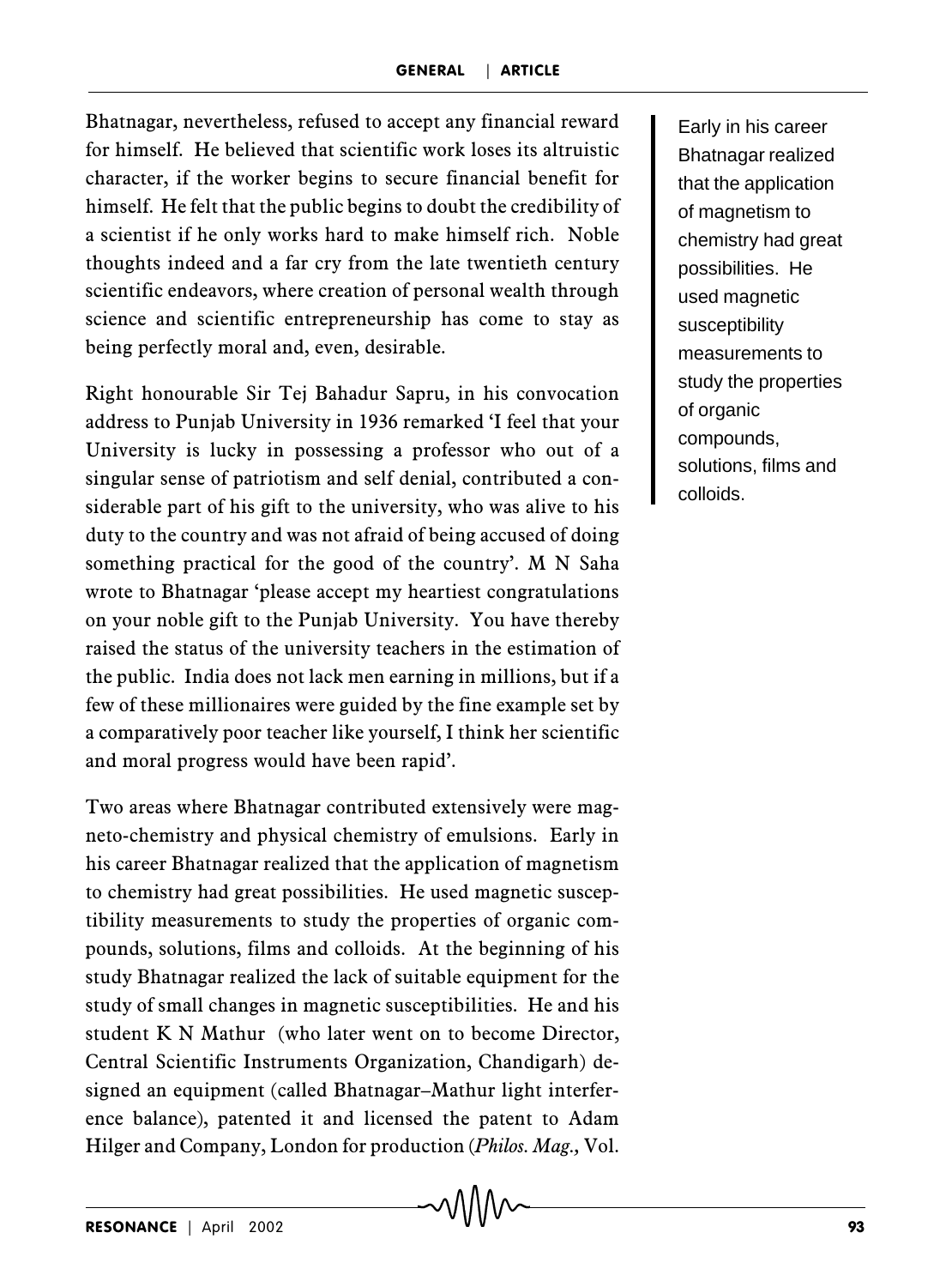Bhatnagar made a study of large number of reactions of various types in and outside the magnetic field and concluded that the difference between the sum of the molecular susceptibilities of the initial reactants and the final products was critical in determining whether the magnetic field had an effect or not on a given reaction.

8, p.1041, 1929). He examined the scope of Pascal's law of additivity and reported dependable values of atomic and constitutive constants. He showed that for inorganic compounds, the sum of ionic susceptibilities gave the molecular susceptibility. He showed that the temperature dependence of magnetic susceptibilities are different for symmetric molecules (CCl<sub>a</sub>), associative liquids (water, alcohols) and aromatic compounds (benzene, toluene). Bhatnagar and his colleagues studied complex problems connected with colloids, solid solutions, allotropy and photochemistry using the method of magnetic susceptibility. A clever application of this method was the investigation of the nature of oxide films formed on strips of heated copper. From the paramagnetic nature of this film, it was deduced that they contained higher oxides of copper, i.e., CuO. He provided definitive evidence for the existence of ionic micelles by the study of magnetic rotation of solutions of salts of higher fatty acids in water and alcohol (*J. Indian Chem. Soc.*, Vol. 11, p. 767, 1934). Bhatnagar made a study of large number of reactions of various types in and outside the magnetic field and concluded that the difference between the sum of the molecular susceptibilities of the initial reactants and the final products was critical in determining whether the magnetic field had an effect or not on a given reaction.

The contributions of Bhatnagar and his students to the area of magneto-chemistry has been reviewed in a book titled *Physical* Principles and Application of Magneto-chemistry by Bhatnagar and Mathur, published by Macmillan and Co., Ltd., in 1935.

The other area to which Bhatnagar made seminal contributions was to the study of emulsions. His extensive studies on inversion of emulsions by electrolytes had a profound impact on both the practical and theoretical understanding of the behaviour of emulsions. He established a method to detect the inversion points and the exact amount of electrolytes needed for inversion. Based on his extensive studies, he formulated the following two empirical rules: (1) A water-in-oil emulsion can be transformed into oil-in-water emulsion by electrolytes having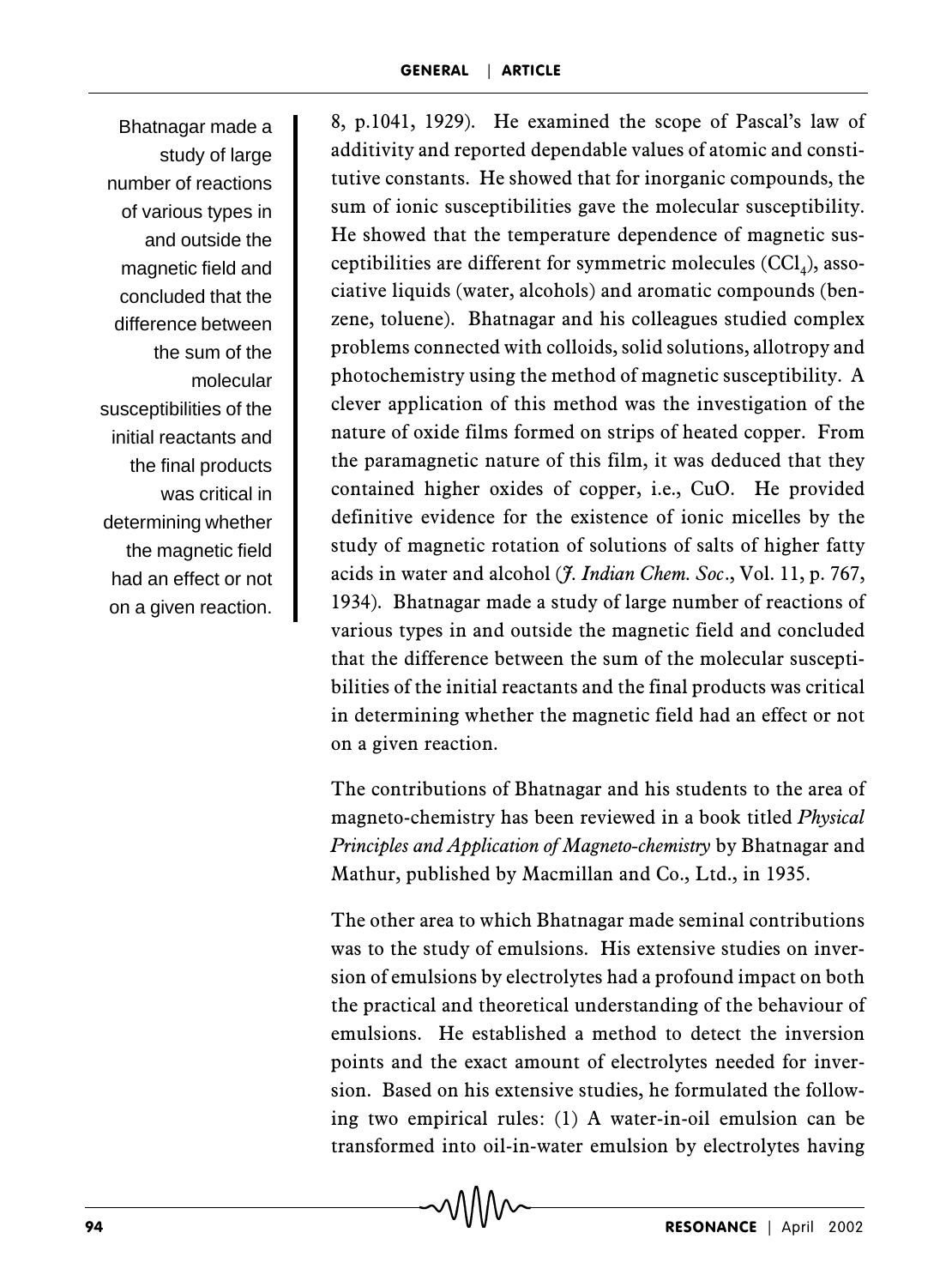anions like OH<sup>-</sup> and PO $^{3-}$  and (2) an emulsion of oil in water can be reversed by electrolytes having cation like  $H^+$ ,  $Al^{3+}$  and  $Fe^{3+}$ . He established that emulsification is influenced by the mass of the emulsifying agent, the ease with which it can be absorbed at the interface and the nature of ions adsorbed by the resulting film. He proposed the following generalization: All emulsifying agents with an excess of negative ions on them and wetted by water will yield oil-in-water emulsions while those having excess of adsorbed positive ions and wetted by oil will give waterin-oil emulsions. This simple rule is till today true! It must be recognized that the thirties was the most exciting decade for the science of colloids, with the maturing of several analytical techniques to probe the properties of colloids, namely, ultracentrifuge, electrophoretic techniques, light scattering and osmometry to cite just a few. The Nobel Prize in Chemistry in two years in succession went to chemists who made pioneering contributions to colloid chemistry, namely, to Richard Zsigmondy in 1925 and to the Swedberg and Jean Perrin in 1926. Bhatnagar was in the mainstream of colloid research at that time. It, therefore, comes as no surprise that when he had to make a choice for the first Director of the National Chemical Laboratory in 1949, he selected J W McBain, a fellow physical chemist with profound contributions to colloid science (J W McBain, Colloid Science, D C Heath & Co., Boston, 1950). Colloid science, both in terms of properties and techniques, shared many common features with synthetic macromolecules, so much so that many believed that a polymer or a macromolecule was a micellar aggregate of many small molecules. It was Staudinger who through his pioneering researches in the early thirties, established that polymers were covalently linked organic molecules made up of repeat units of several monomers. Bhatnagar, with his deep interests in colloid science, must have been a witness to this fascinating development and the birth of a new discipline called polymer science. It is, therefore, not surprising that he turned his attention to this new field in the late thirties. He examined the influence of polymerization on magnetic susceptibilities  $(Z. Phy. Vol. 100, p.141, 1936)$  and the adsorptive

Bhatnagar, with his deep interests in colloid science must have been a witness to this fascinating development and the birth of a new discipline called polymer science. It is, therefore, not surprising that he turned his attention to this new field in the late thirties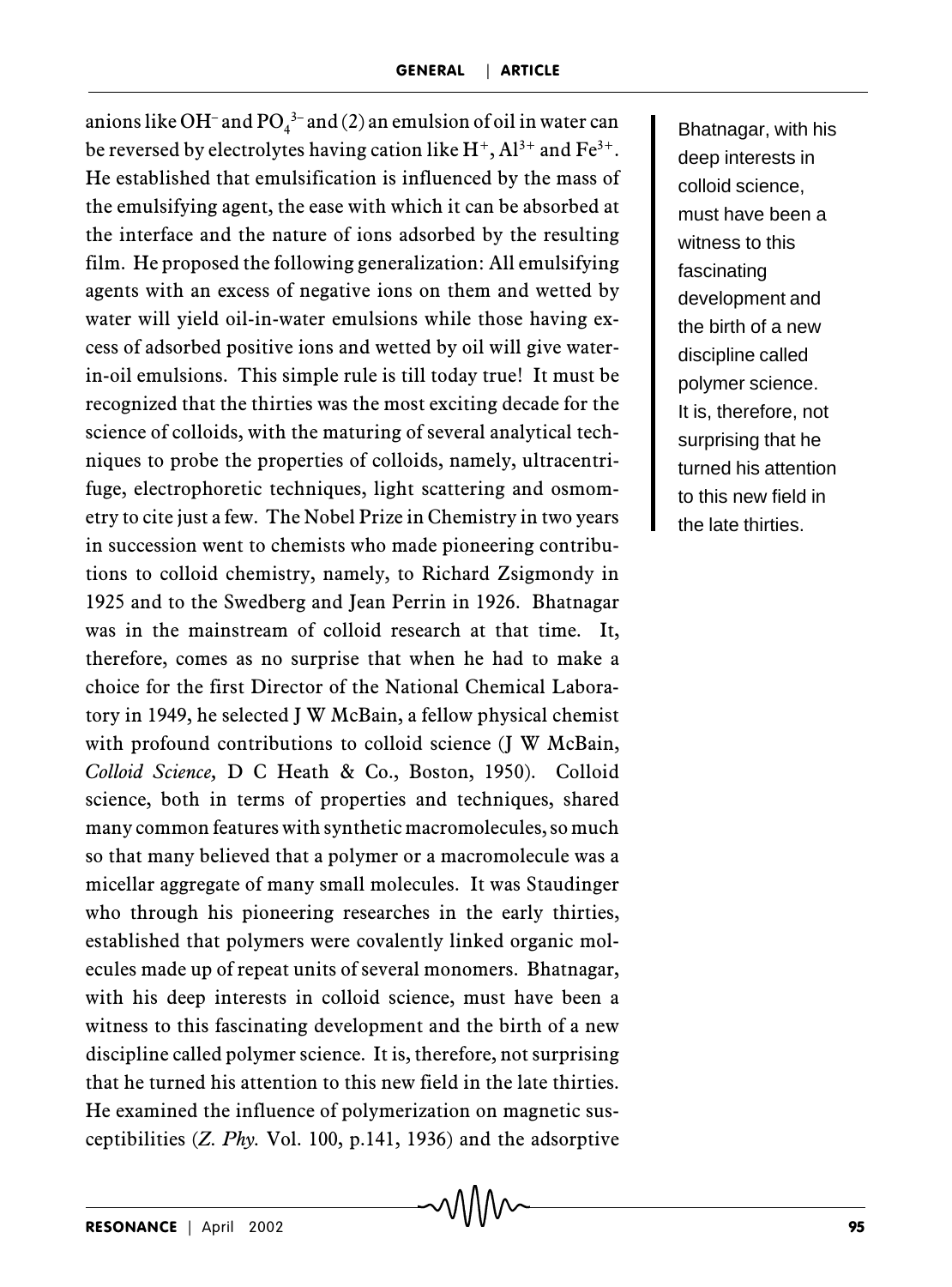Apart from his role in establishing CSIR, Bhatnagar played a key role in the establishment of Indian Rare Earths Ltd., to process the monazite sands of Kerala and was instrumental in the establishment of private sector oil refineries in India. properties of synthetic resins (*J. Indian. Chem. Soc.*, , Vol. 13, p. 489, 1936). Later, he extensively researched on the development of plastics from Indian waste materials. It was, therefore, only natural that in 1950, when the National Chemical Laboratory was established at Pune. Bhatnagar created a Division of Plastics and Resins which later was renamed as Division of Polymer Chemistry.

The year 1940 saw a big change in the career of Bhatnagar. At the break of the Second World War, the Government of India established the Board of Scientific and Industrial Research. In December 1939, the Viceroy of India, on the advice of the Commerce Member of his Council, A Ramaswamy Mudaliar asked Punjab to transfer Bhatnagar to the Government of India as Adviser in Scientific and Industrial Research. Thus began his fifteen years association with the Council of Scientific and Industrial Research (CSIR), which came into existence on 26 September 1942 as an autonomous body approved by the Central Assembly in Delhi at its session on 14 November 1941.

Bhatnagar, through his boundless energy and clear vision created the blue print of the CSIR. At the time of his demise twelve laboratories were fully functional. Apart from his role in establishing CSIR, Bhatnagar played a key role in the establishment of Indian Rare Earths Ltd., to process the monazite sands of Kerala and was instrumental in the establishment of private sector oil refineries in India. He held many high offices, such as, Secretary of the Atomic Energy Commission, Director, Scientific and Industrial Research and Chairman, University Grants Commission. Many honours came his way, the significant being OBE in 1936, Knighthood in 1941, Fellowship of the Royal Society in 1943, Foundation Fellow of the Indian National Science Academy and several honorary degrees.

Bhatnagar's demise came suddenly on 1 January 1955. After an evening meeting with scientists, he returned home to bed, suffered a heart attack and passed away silently.